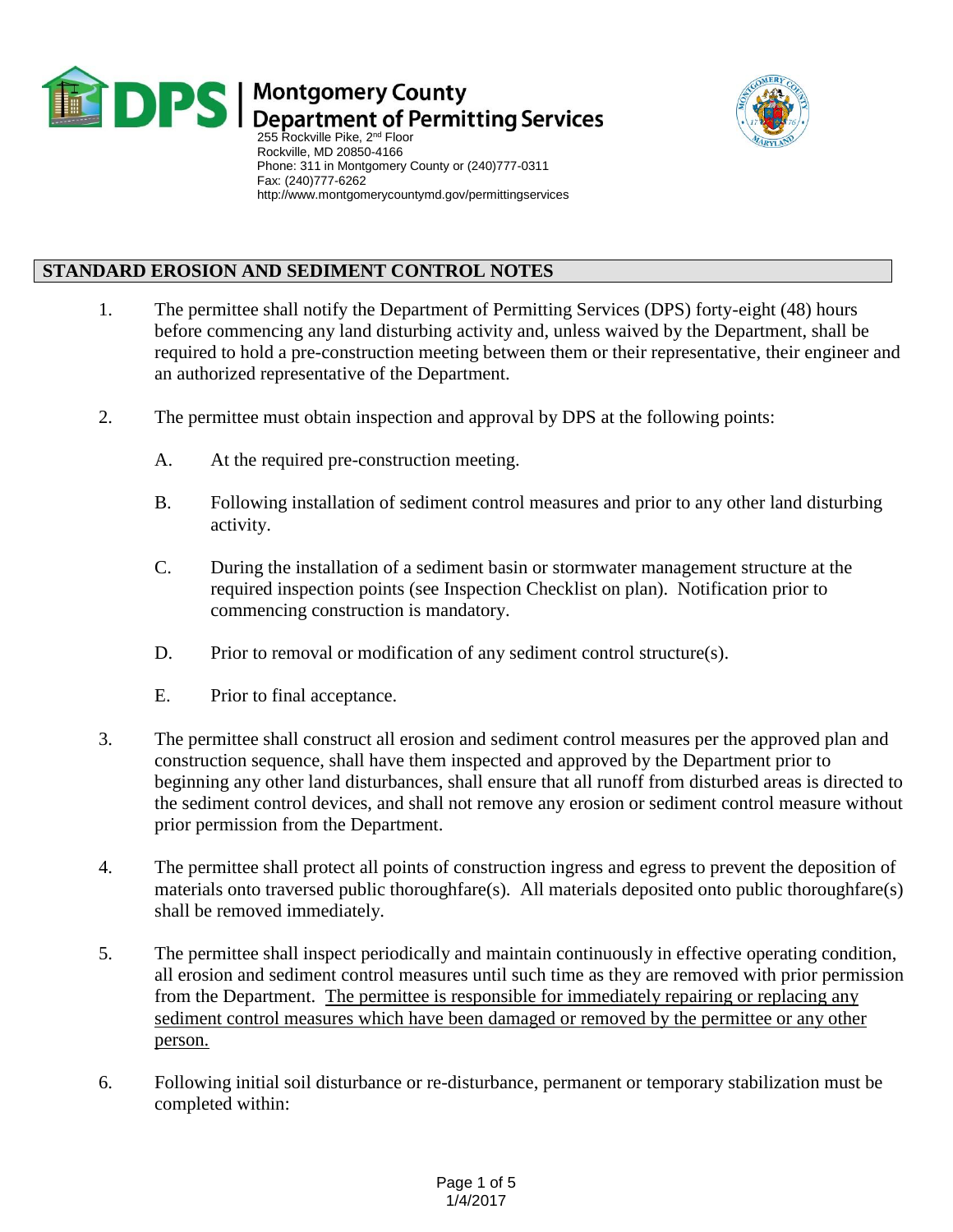

 $\blacksquare$  Department of Permitting Services<br>255 Rockville Pike, 2<sup>nd</sup> Floor



 Rockville, MD 20850-4166 Phone: 311 in Montgomery County or (240)777-0311 Fax: (240)777-6262 http://www.montgomerycountymd.gov/permittingservices

a) Three (3) calendar days as to the surface of all perimeter dikes, swales, ditches, perimeter slopes and all slopes steeper than 3 horizontal to 1 vertical (3:1); and

b) Seven (7) calendar days as to all other disturbed or graded areas on the project site not under active grading.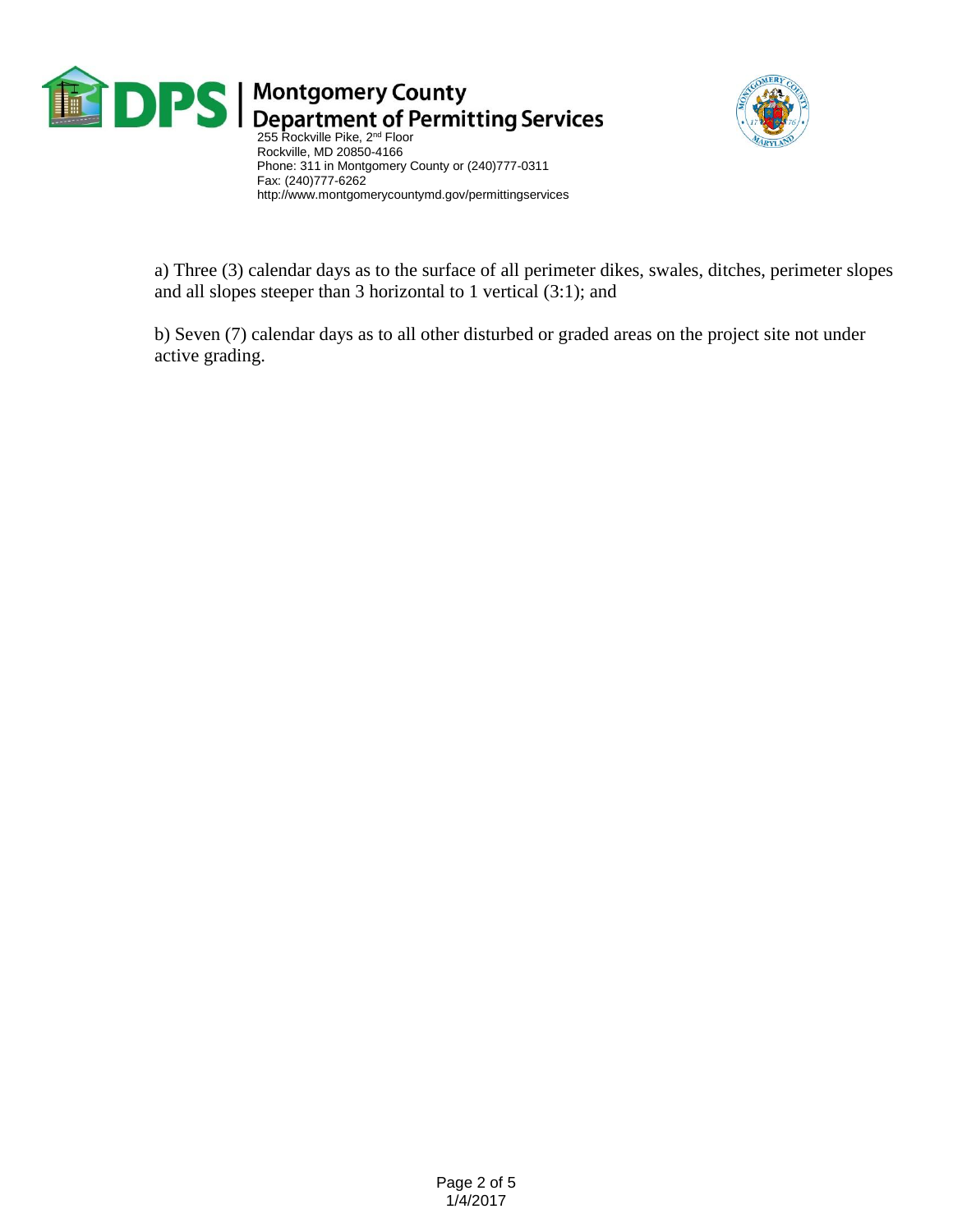All areas disturbed outside of the perimeter sediment control system must be minimized and stabilized immediately. Maintenance must be performed as necessary to ensure continued stabilization.

- 7. The permittee shall apply sod, seed, and anchored straw mulch, or other approved stabilization measures to all disturbed areas within seven (7) calendar days after stripping and grading activities have ceased on that area. Maintenance shall be performed as necessary to ensure continued stabilization. Active construction areas such as borrow or stockpile areas, roadway improvements, and areas within fifty (50) feet of a building under construction may be exempt from this requirement, provided that erosion and sediment control measures are installed and maintained to protect those areas.
- 8. Prior to removal of sediment control measures, the permittee shall stabilize all contributory disturbed areas with required soil amendments and topsoil, using sod or an approved permanent seed mixture and an approved anchored mulch. Wood fiber mulch may only be used in seeding season when the slope does not exceed 10% and grading has been done to promote sheet flow drainage. Areas brought to finished grade during the seeding season shall be permanently stabilized within seven (7) calendar days of establishment. When property is brought to finished grade during the months of November through February, and permanent stabilization is found to be impractical, an approved temporary seed and straw anchored mulch shall be applied to disturbed areas. The final permanent stabilization of such property shall be completed prior to the following April 15.
- 9. The site permit, work, materials, approved SC/SM plans, and test reports shall be available at the site for inspection by duly authorized officials of Montgomery County.
- 10. Surface drainage flows over unstabilized cut and fill slopes shall be controlled by either preventing drainage flows from traversing the slopes or by installing mechanical devices to lower the water down slope without causing erosion. Dikes shall be installed and maintained at the top of cut or fill slopes until the slope and drainage area to it are fully stabilized, at which time they must be removed and final grading done to promote sheet flow drainage. Mechanical devices must be provided at points of concentrated flow where erosion is likely to occur.
- 11. Permanent swales or other points of concentrated water flow shall be stabilized within 3 calendar days of establishment with sod or seed with an approved erosion control matting or by other approved stabilization measures.
- 12. Sediment control devices shall be removed, with permission of the Department, within thirty (30) calendar days following establishment of permanent stabilization in all contributory drainage areas. Stormwater management structures used temporarily for sediment control shall be converted to the permanent configuration within this time period as well.
- 13. No permanent cut or fill slope with a gradient steeper than 3:1 will be permitted in lawn maintenance areas or on residential lots. A slope gradient of up to 2:1 will be permitted in nonmaintenance areas provided that those areas are indicated on the erosion and sediment control plan with a low-maintenance ground cover specified for permanent stabilization. Slope gradient steeper than 2:1 will not be permitted with vegetative stabilization.
- 14. The permittee shall install a splashblock at the bottom of each downspout unless the downspout is connected by a drain line to an acceptable outlet.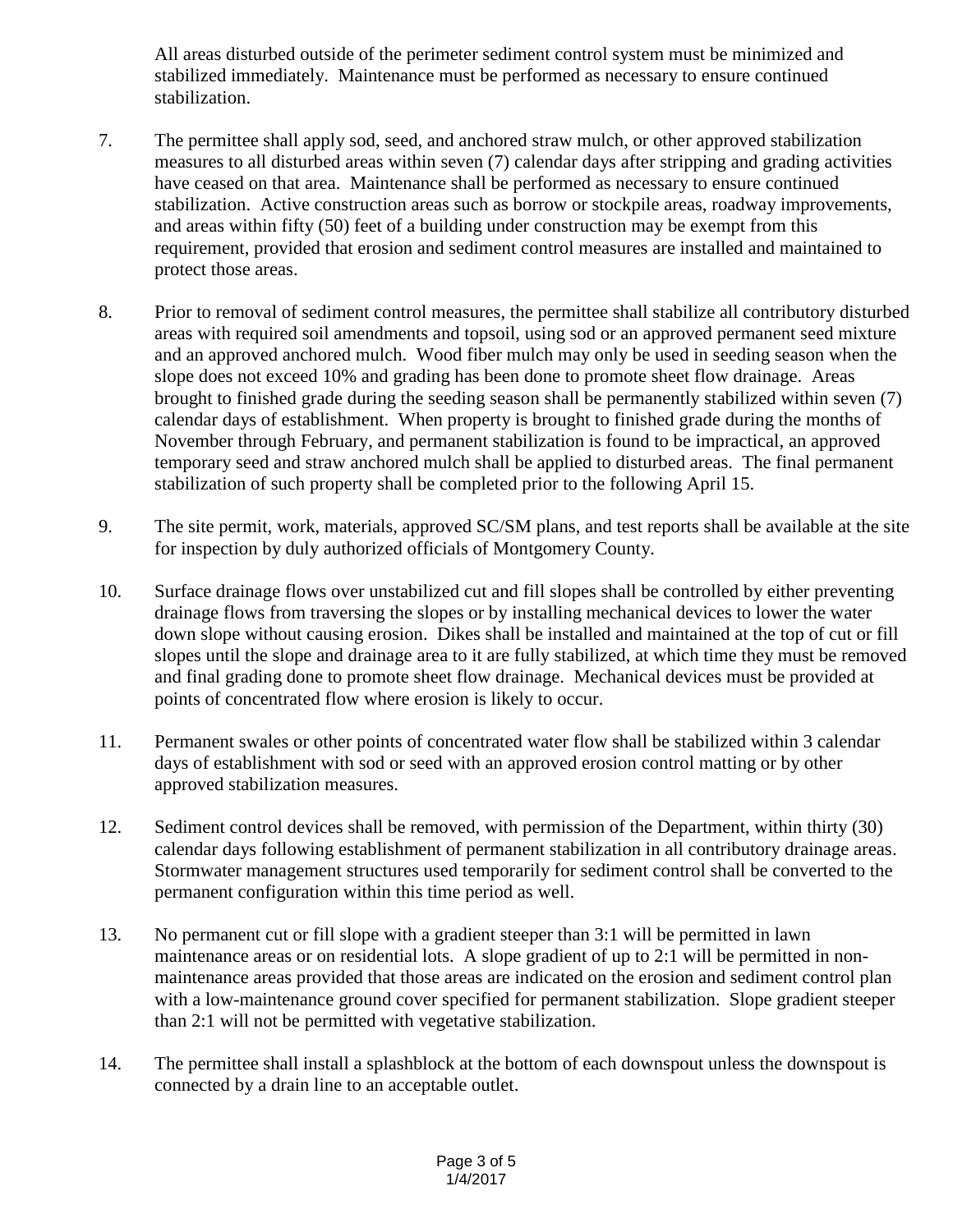- 15. For finished grading, the permittee shall provide adequate gradients so as to prevent water from standing on the surface of lawns more than twenty-four (24) hours after the end of a rainfall, except in designated drainage courses and swale flow areas, which may drain as long as forty-eight (48) hours after the end of a rainfall.
- 16. Sediment traps or basins are not permitted within 20 feet of a building which is existing or under construction. No building may be constructed within 20 feet of a sediment trap or basin.
- 17. All inlets in non-sump areas shall have asphalt berms installed at the time of base paving establishment.
- 18. The sediment control inspector has the option of requiring additional sediment control measures, as deemed necessary.
- 19. All trap elevations are relative to the outlet elevation, which must be on existing undisturbed ground.
- 20. Vegetative stabilization shall be performed in accordance with the Standards and Specifications for Soil Erosion and Sediment Control.
- 21. Sediment trap(s)/basin(s) shall be cleaned out and restored to the original dimensions when sediment has accumulated to the point of one-half (1/2) the wet storage depth of the trap/basin (1/4 the wet storage depth for ST-III) or when required by the sediment control inspector.
- 22. Sediment removed from traps/basins shall be placed and stabilized in approved areas, but not within a floodplain.
- 23. All sediment basins and traps must be surrounded with a welded wire safety fence. The fence must be at least 42 inches high, have posts spaced no farther apart than 8 feet, have mesh openings no greater the two inches in width and four inches in height, with a minimum of 14 gauge wire. Safety fence must be maintained in good condition at all times.
- 24. No excavation in the areas of existing utilities is permitted unless their location has been determined. Call "Miss Utility" at 1-800-257-7777, 48 hours prior to the start of work.
- 25. Off-site spoil or borrow areas must have prior approval by DPS.
- 26. Sediment trap/basin dewatering for cleanout or repair may only be done with the DPS inspector's permission. The inspector must approve the dewatering method for each application. The following methods may be considered:
	- A. Pump discharge may be directed to another on-site sediment trap or basin, provided it is of sufficient volume and the pump intake is floated to prevent agitation or suction of deposited sediments; or
	- B. the pump intake may utilize a Removable Pumping Station and must discharge into an undisturbed area through a non-erosive outlet; or
	- C. the pump intake may be floated and discharge into a Dirt Bag (12 oz. non-woven fabric), or approved equivalent, located in an undisturbed buffer area.